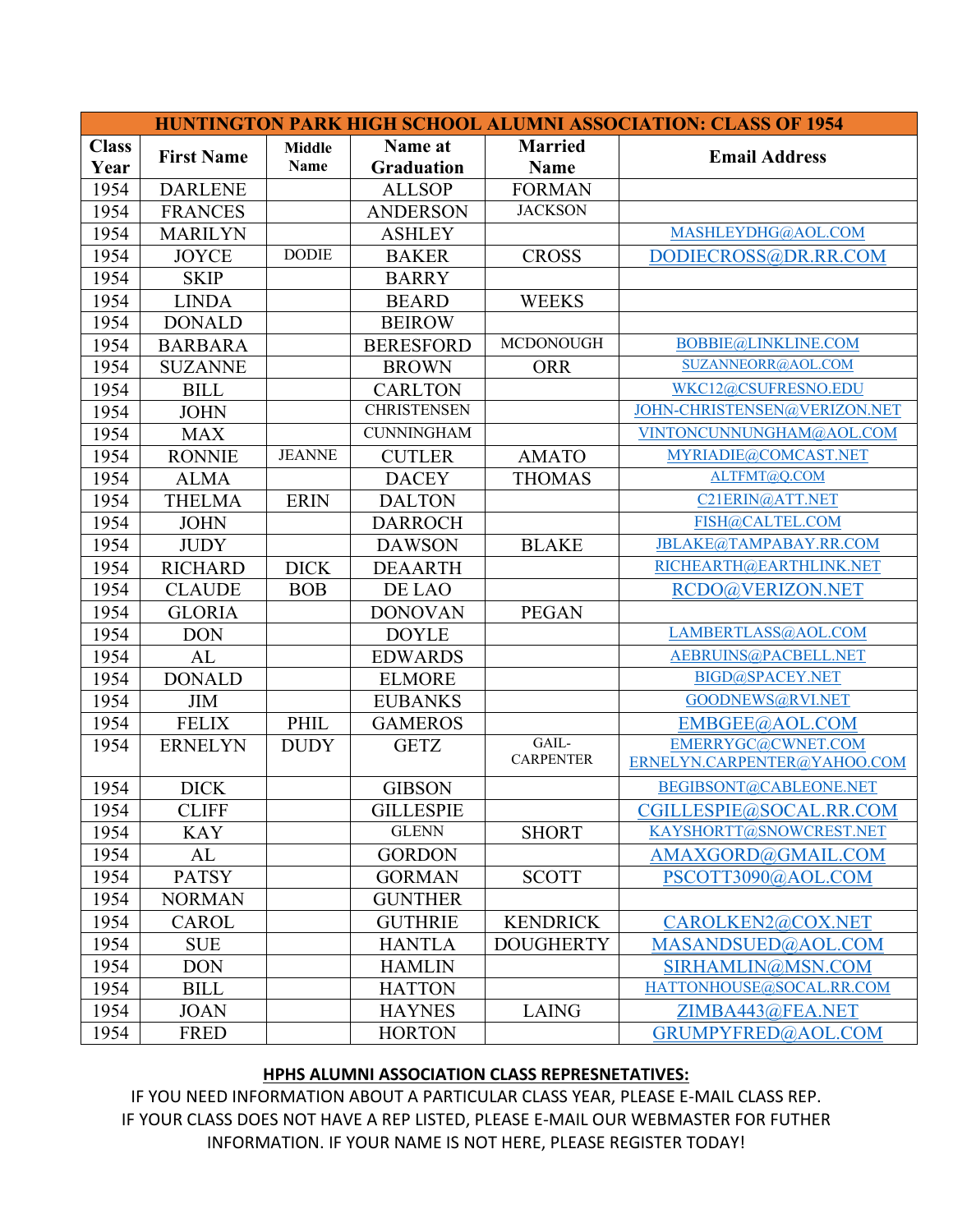| 1954 | <b>SONNIE</b>   |                | <b>JOHNSTON</b>  | <b>SUMMERS</b>    | SLSUMMERS1@AOL.COM          |
|------|-----------------|----------------|------------------|-------------------|-----------------------------|
| 1954 | <b>BARBARA</b>  |                | <b>KERMODE</b>   | LOPEZ-ABRAMS      | BARBLAB@MSN.COM             |
| 1954 | <b>RON</b>      |                | <b>KLEFBECK</b>  |                   | RONTOURS@AOL.COM            |
| 1954 | <b>DONNA</b>    |                | <b>LAREMORE</b>  |                   | DONNA1936US@YAHOO.COM       |
| 1954 | <b>JERRY</b>    |                | <b>LAGRONE</b>   |                   |                             |
| 1954 | <b>ROBERT</b>   |                | <b>LEECH</b>     |                   | MSLEECH@YAHOO.COM           |
| 1954 | <b>CHRIS</b>    |                | <b>MARTIN</b>    | <b>KRETSINGER</b> | HPYDOLFIN@AOL.COM           |
| 1954 | <b>JAMES</b>    |                | <b>MCCANTS</b>   |                   |                             |
| 1954 | <b>CAROL</b>    |                | <b>MCLEOD</b>    | <b>IRWIN</b>      | CKSEWBIZ@JUNO.COM           |
| 1954 | <b>GEORGE</b>   |                | <b>MENCHER</b>   |                   | GTM98@YAHOO.COM             |
| 1954 | <b>MARILYN</b>  |                | <b>MILLER</b>    |                   |                             |
| 1954 | <b>JOANNE</b>   |                | <b>MONROE</b>    | <b>BLIK</b>       |                             |
| 1954 | <b>PHYLLIS</b>  |                | <b>MOORE</b>     | <b>BRUGGEMAN</b>  | GBRUGGE@COMPUSERVE.COM      |
| 1954 | <b>CAROL</b>    |                | <b>NILMEIER</b>  | <b>JULIAN</b>     | MAUM@AOL.COM                |
| 1954 | <b>JIM</b>      |                | <b>PARKHOUSE</b> |                   | PTS2100@AOL.COM             |
| 1954 | <b>MARINO</b>   |                | PHILLIPI         |                   | SPHILLIPI@YAHOO.COM         |
| 1954 | <b>SAM</b>      |                | <b>OLIVITO</b>   |                   | SAM@OLIVITANDASSOCIATES.COM |
| 1954 | <b>JOY</b>      |                | <b>REED</b>      | <b>WANGEMANN</b>  | FUNPETS5@YAHOO.COM          |
| 1954 | <b>PATRICIA</b> |                | <b>RYAN</b>      | <b>DELONG</b>     | PATRYAN36@COMCAST.NET       |
| 1954 | <b>LOLA</b>     |                | <b>SANDOVAL</b>  | <b>BLEDSOE</b>    | MARIPOSA@ALOHA.COM          |
| 1954 | <b>MITCHELL</b> |                | <b>SEIDMAN</b>   |                   | MSEIDMAN@CHARTER.NET        |
| 1954 | <b>KATHLEEN</b> |                | <b>SHANNON</b>   | <b>MCDONOUGH</b>  | MAAMAW13@AOL.COM            |
| 1954 | <b>RUTH</b>     |                | <b>SHIELDS</b>   |                   | RESSA1228@AOL.COM           |
| 1954 | <b>DUANE</b>    |                | <b>SHORT</b>     |                   |                             |
| 1954 | <b>BEVERLY</b>  |                | <b>SIMMONS</b>   | <b>CUNNUNGHAM</b> | vintoncunningham@aol.com    |
| 1954 | <b>ROBERT</b>   |                | <b>SKELTON</b>   |                   | Das $42040@$ aol.com        |
| 1954 | <b>PATRICIA</b> |                | <b>SLACK</b>     | <b>DARROCH</b>    | fish@caltel.com             |
| 1954 | <b>COLLEEN</b>  |                | <b>SMITH</b>     | <b>YOUNG</b>      | Ycolleen7@aol.com           |
| 1954 | <b>BETTY</b>    |                | SONDERGAARD      | <b>JOHNSON</b>    | BEACHDBJ@GMAIL.COM          |
| 1954 | <b>PAUL</b>     |                | <b>SPROUSE</b>   |                   | SPROUSE@SGINET.COM          |
| 1954 | <b>HELEN</b>    |                | <b>STAFFORD</b>  | <b>HAAGA</b>      | HHAAGA@AOL.COM              |
| 1954 | <b>MARY</b>     | <b>EVELYNN</b> | <b>STETLER</b>   |                   | MAREMARE@CCTC.NET           |
| 1954 | <b>ELEANORE</b> |                | <b>TAYLOR</b>    | <b>MCMILLAN</b>   | EMCMILLAN2003@YAHOO.COM     |
| 1954 | <b>JOHN</b>     | <b>ART</b>     | <b>TAYLOR</b>    |                   | ARTLEETAY3@MSN.COM          |
| 1954 | <b>ALMA</b>     |                | <b>THOMAS</b>    |                   | ALTFMT@GMAIL.COM            |
| 1954 | <b>BEVERLY</b>  |                | <b>VALLEY</b>    | <b>PORTS</b>      | DENAVEE123@CS.COM           |
| 1954 | <b>ARLENE</b>   |                | <b>WALKER</b>    | <b>BLACK</b>      | ARLENEBLACK09@GMAIL.COM     |
| 1954 | <b>DARLENE</b>  |                | <b>WALKER</b>    | <b>CLINE</b>      | BTLBUM@AOL.COM              |
| 1954 | <b>DOROTHY</b>  |                | <b>WELTS</b>     | <b>THOMPSON</b>   |                             |
| 1954 | SID             |                | <b>WIELAN</b>    | (REP)             | SWIELIN@AOL.COM             |
| 1954 | <b>EARL</b>     |                | <b>WILHITE</b>   |                   | EARLWILHITE@MSN.COM         |
| 1954 | <b>MARILYN</b>  |                | <b>WOOD</b>      | <b>KNOX</b>       | MGKNOX54@HOTMAIL.COM        |

## **HPHS ALUMNI ASSOCIATION CLASS REPRESNETATIVES:**

IF YOU NEED INFORMATION ABOUT A PARTICULAR CLASS YEAR, PLEASE E-MAIL CLASS REP. IF YOUR CLASS DOES NOT HAVE A REP LISTED, PLEASE E-MAIL OUR WEBMASTER FOR FUTHER INFORMATION. IF YOUR NAME IS NOT HERE, PLEASE REGISTER TODAY!